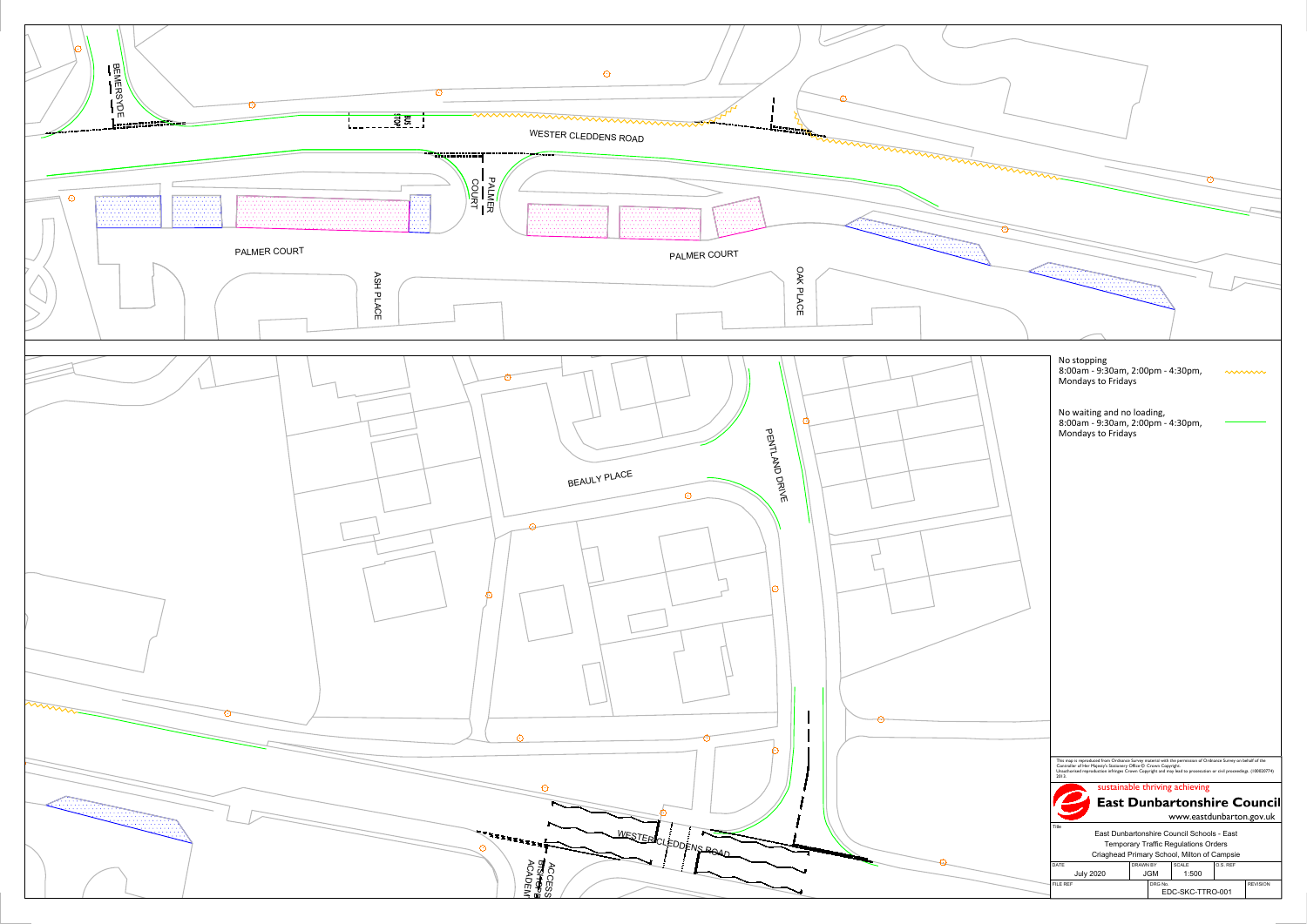### **THE EAST DUNBARTONSHIRE COUNCIL**

## **(WESTER CLEDDENS ROAD AND OTHERS IN VICINITY OF SAINT HELEN'S PRIMARY SCHOOL, BISHOPBRIGGS)**

#### **PROPOSED WAITING AND LOADING RESTRICTIONS AND NO STOPPING**

East Dunbartonshire Council propose to consider the introduction of a traffic regulation order introducing (i) waiting and loading restrictions on sections of road in the vicinity of St Helen's Primary School; and (ii) no stopping on sections of Wester Cledden's Road, Bishopbriggs. The restrictions are proposed to operate from 8:00 am to 9:30 am and from 2:00 pm to 4:30 pm, Monday to Friday inclusive.

Full details of this proposal, which forms the proposed THE EAST DUNBARTONSHIRE COUNCIL (WESTER CLEDDENS ROAD AND OTHERS IN VICINITY OF SAINT HELEN'S PRIMARY SCHOOL, BISHOPBRIGGS) (WAITING AND LOADING RESTRICTIONS ANDNO STOPPING) ORDER, together with a plan and statement of reasons for proposing to make this Order, are available for inspection without payment of fee in the Roads section of the East Dunbartonshire Council website. Telephone Enquiries to: 0300-123-4510.

Any person wishing to object to the proposal should send details of the grounds for objection in writing to Legal Services, 12 Strathkelvin Place, Kirkintilloch, G66 1TJ by Friday, 18 March 2022.

Karen Donnelly Chief Solicitor & Monitoring Officer East Dunbartonshire Council 12 Strathkelvin Place Kirkintilloch G66 1TJ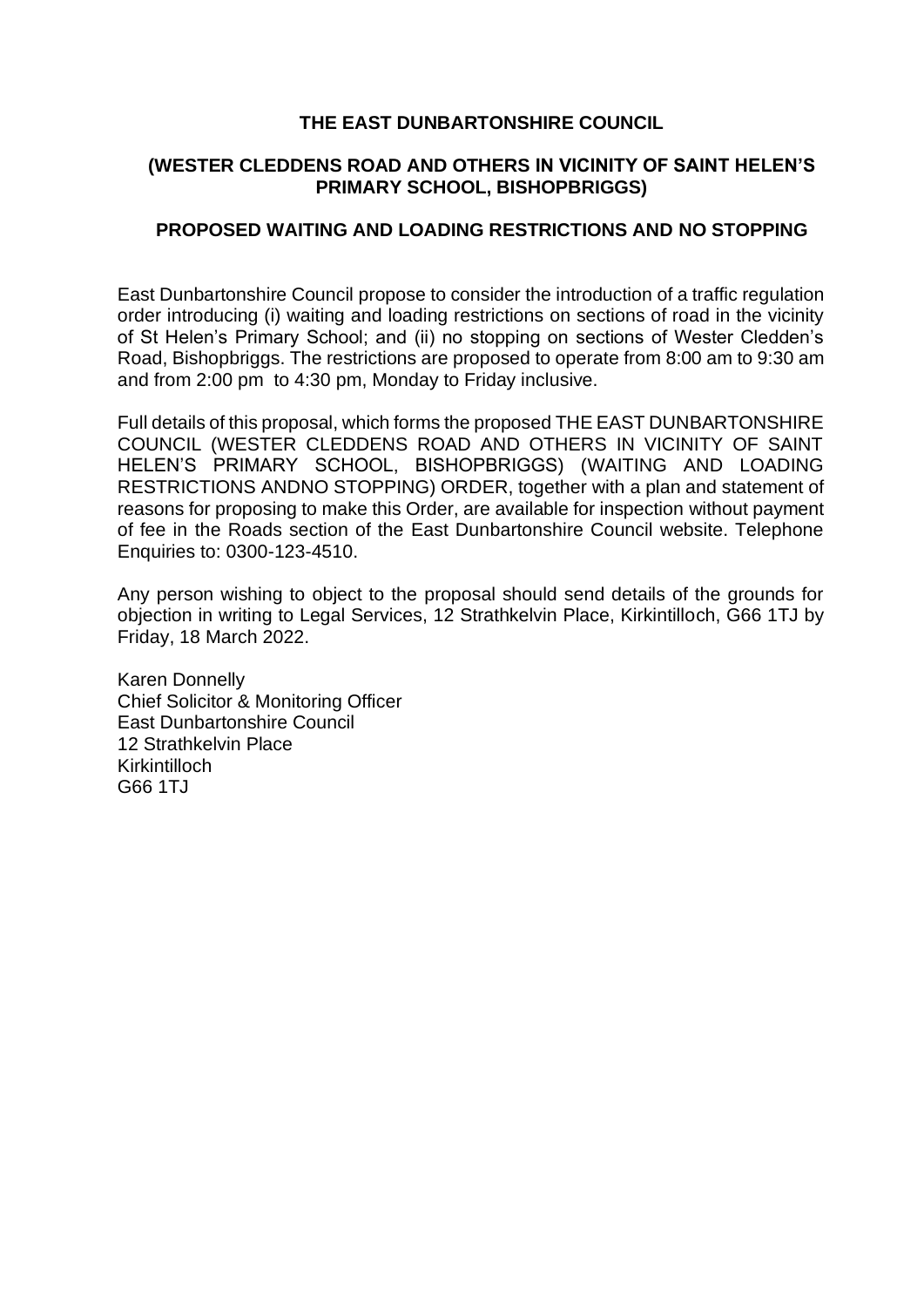## SCHEDULE 1

## NO STOPPING 8:00AM – 9:30AM, 2:00PM – 4:30PM, MONDAYS TO FRIDAYS.

## Lengths of Road within East Dunbartonshire **Side of Road to** Side of Road to

which Restriction **Applies** 

## BISHOPBRIGGS

#### Wester Cledden's Road

| 1. From a point 54 metres east of the extended east kerbline of<br>Bemersyde eastwards for a distance of 43.5 metres.    | North |
|--------------------------------------------------------------------------------------------------------------------------|-------|
| 2. From a point 106.5 metres east of the extended east kerbline<br>of Bemersyde eastwards for a distance of 43.5 metres. | North |

# **KAREN M DONNELLY CHIEF SOLICITOR AND MONITORING OFFICER**

**\_\_\_\_\_\_\_\_\_\_\_\_\_\_\_\_\_\_\_\_\_\_\_\_\_\_\_\_\_\_\_\_\_\_\_\_\_\_\_\_\_\_\_\_\_\_**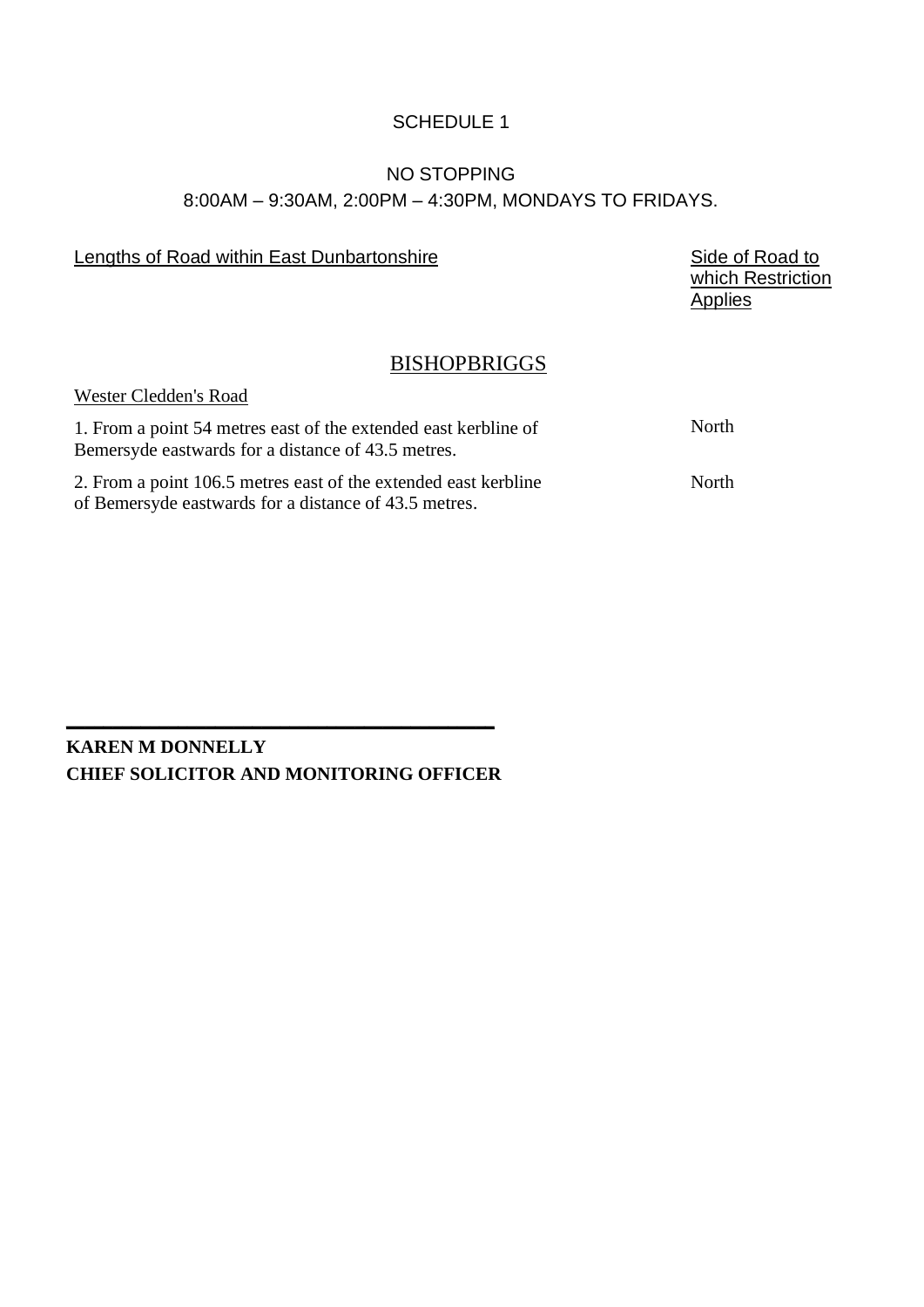#### SCHEDULE 2

# NO WAITING AND NO LOADING, 8:00AM–9:30AM, 2:00PM-4:30PM, MONDAYS TO FRIDAYS

| Lengths of Road within East Dunbartonshire                                                                                                                      | Side of Road to which<br><b>Restriction Applies</b> |
|-----------------------------------------------------------------------------------------------------------------------------------------------------------------|-----------------------------------------------------|
| <b>BISHOPBRIGGS</b>                                                                                                                                             |                                                     |
| <b>Beauly Place</b>                                                                                                                                             |                                                     |
| 1. From the extended west kerbline of Pentland Drive westwards for a<br>distance of 10 metres.                                                                  | <b>Both</b>                                         |
| <b>Bemersyde</b>                                                                                                                                                |                                                     |
| 1. From the extended north kerbline of Wester Cledden's Road<br>northwards for a distance of 15 metres.                                                         | <b>Both</b>                                         |
| <b>Pentland Drive</b>                                                                                                                                           |                                                     |
| 1. From the extended north kerbline of Wester Cleddens Road<br>northwards for a distance of 25 metres.                                                          | <b>B</b> oth                                        |
| 2. From a point 10 metres south of the south kerbline of Beauly Place<br>northwards to a point 10 metres north of the north kerbline of Beauly<br>Place.        | <b>B</b> oth                                        |
| <b>Wester Cledden's Road</b>                                                                                                                                    |                                                     |
| 1. From a point 10 metres west of the extended west kerbline of<br>Bemersyde eastwards to a point 54 metres east of the extended east<br>kerbline of Bemersyde. | North                                               |
| 2. From a point 150 metres east of the extended east kerbline of<br>Bemersyde eastwards for a distance of 30m metres.                                           | North                                               |
| 3. From a point 10 metres west of the extended west kerbline of<br>Bemersyde eastwards for a distance of 145 metres.                                            | South                                               |

# **KAREN M DONNELLY CHIEF SOLICITOR AND MONITORING OFFICER**

**\_\_\_\_\_\_\_\_\_\_\_\_\_\_\_\_\_\_\_\_\_\_\_\_\_\_\_\_\_\_\_\_\_\_\_\_\_\_\_\_\_\_\_\_\_\_**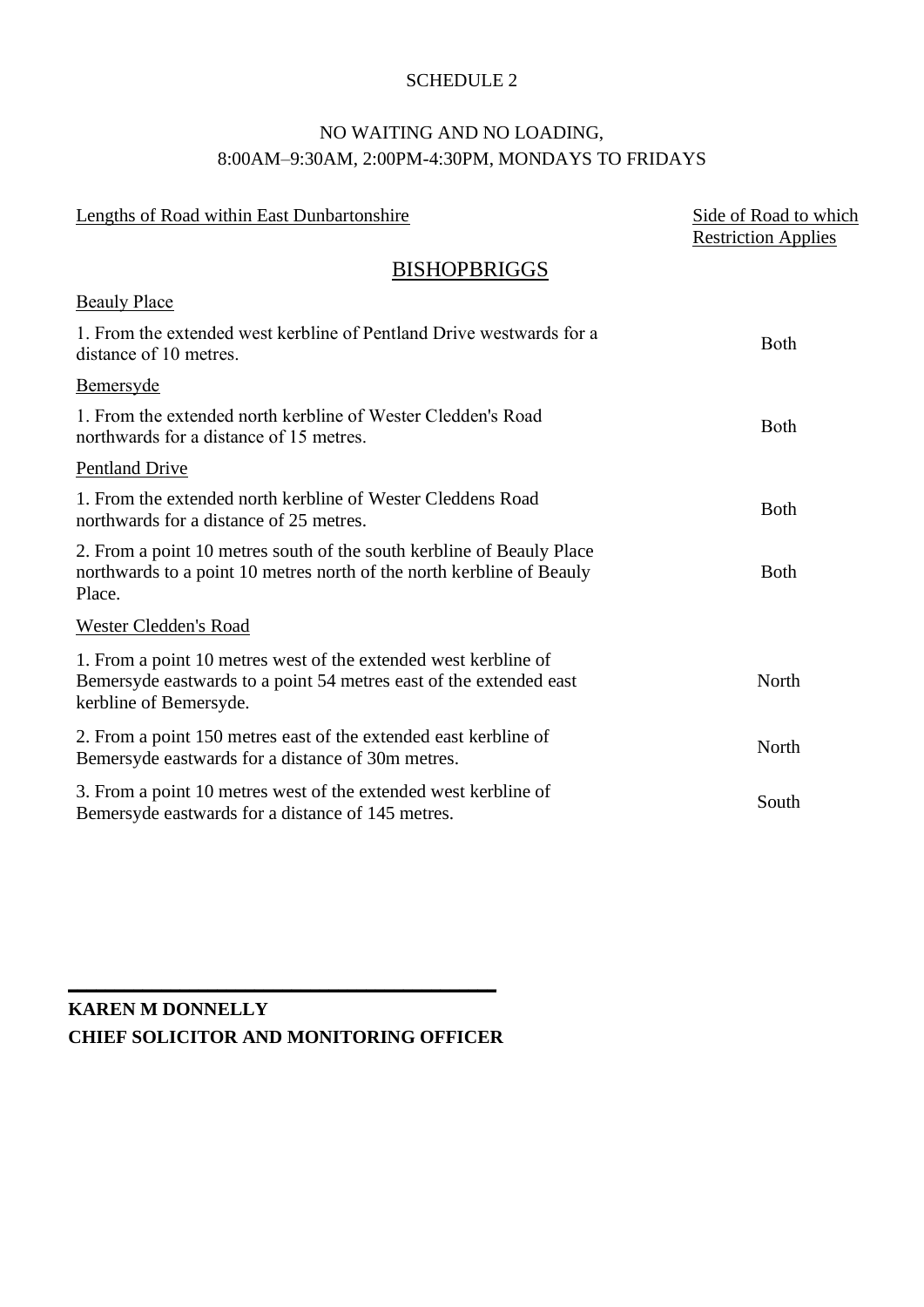#### The East Dunbartonshire Council

## (Wester Cleddens Road and Others in Vicinity of Saint Helen's Primary School, Bishopbriggs) Order 20….

Statement of Reasons for Proposing to Make the Above Order

It is considered necessary to make the above order to remove dangerous and obstructive parking on the streets around the access to Saint Helen's Primary school.

Sgd Karen M Donnelly Chief Solicitor and Monitoring Officer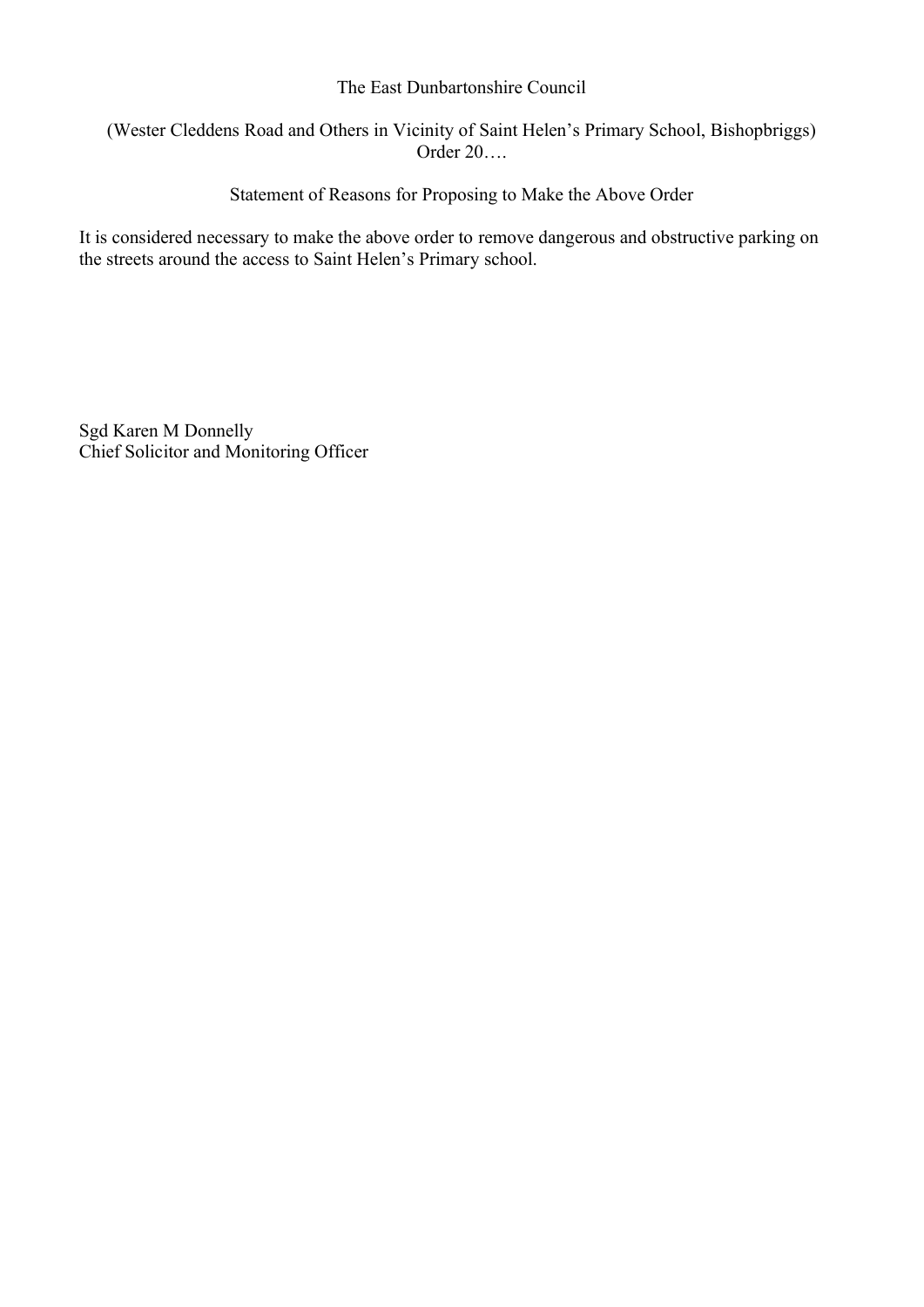#### **THE EAST DUNBARTONSHIRE COUNCIL**

#### **(WESTER CLEDDENS ROAD AND OTHERS IN VICINITY OF SAINT HELEN'S PRIMARY SCHOOL, BISHOPBRIGGS)**

#### **(WAITING AND LOADING RESTRICTIONS AND NO STOPPING) ORDER 20XX**

The East Dunbartonshire Council in exercise of the powers conferred on them by sections 1(1), 2(1) to (3) and Part IV of Schedule 9 of the Road Traffic Regulation Act 1984 ("the Act") and of all other enabling powers and after consultation with the Chief Constable of the Police Service of Scotland in accordance with Part III of Schedule 9 to the Act hereby make the following Order.

- 1. This Order may be cited as "The East Dunbartonshire Council (Wester Cleddens Road And Others In Vicinity of Saint Helen's Primary School, Bishopbriggs) (Waiting And Loading Restrictions And No Stopping) Order 20XX and shall come into operation on XXXXX.
- 2. In this Order the following expressions have the meanings hereby assigned to them:-

**"vehicle"** unless the context otherwise requires, means a vehicle of any description and includes a machine or implement of any kind drawn or propelled along roads whether or not by mechanical power;

**"taxi"** has the same meaning as in Section 23(1) of the Civic Government (Scotland) Act 1982;

**"disabled person's badge"** has the same meaning as in the Local Authorities Traffic Orders (Exemptions for Disabled Persons) (Scotland) Regulations 2002;

**"emergency services vehicle"** means a vehicle being used by the Police, Fire Brigade or Ambulance Services;

**"local authority"** means a Council constituted by Section 2 of the Local Government etc (Scotland) Act 1994;

**"Council"** means the East Dunbartonshire Council incorporated under the Local Government etc (Scotland) Act 1994;

- 3. Save as provided in Article 4 of this Order no person shall, except upon the direction or with permission of a police constable in uniform or traffic warden in uniform cause or permit any vehicle to stop between the hours of 8:00 am and 9:30 am, and between 2:00 pm and 4:30 pm, Monday to Friday inclusive in the lengths of road specified in Schedule 1 to this Order.
- 4. Nothing in Articles 3 shall apply:-
	- (a) so as to prevent any vehicle waiting in the said lengths of roads for so long as may be necessary to enable the vehicle, if it cannot be used for such purpose without so waiting, to be used in connection with any building operation or demolition being carried on adjacent thereto, the removal of any obstruction or potential obstruction to traffic, the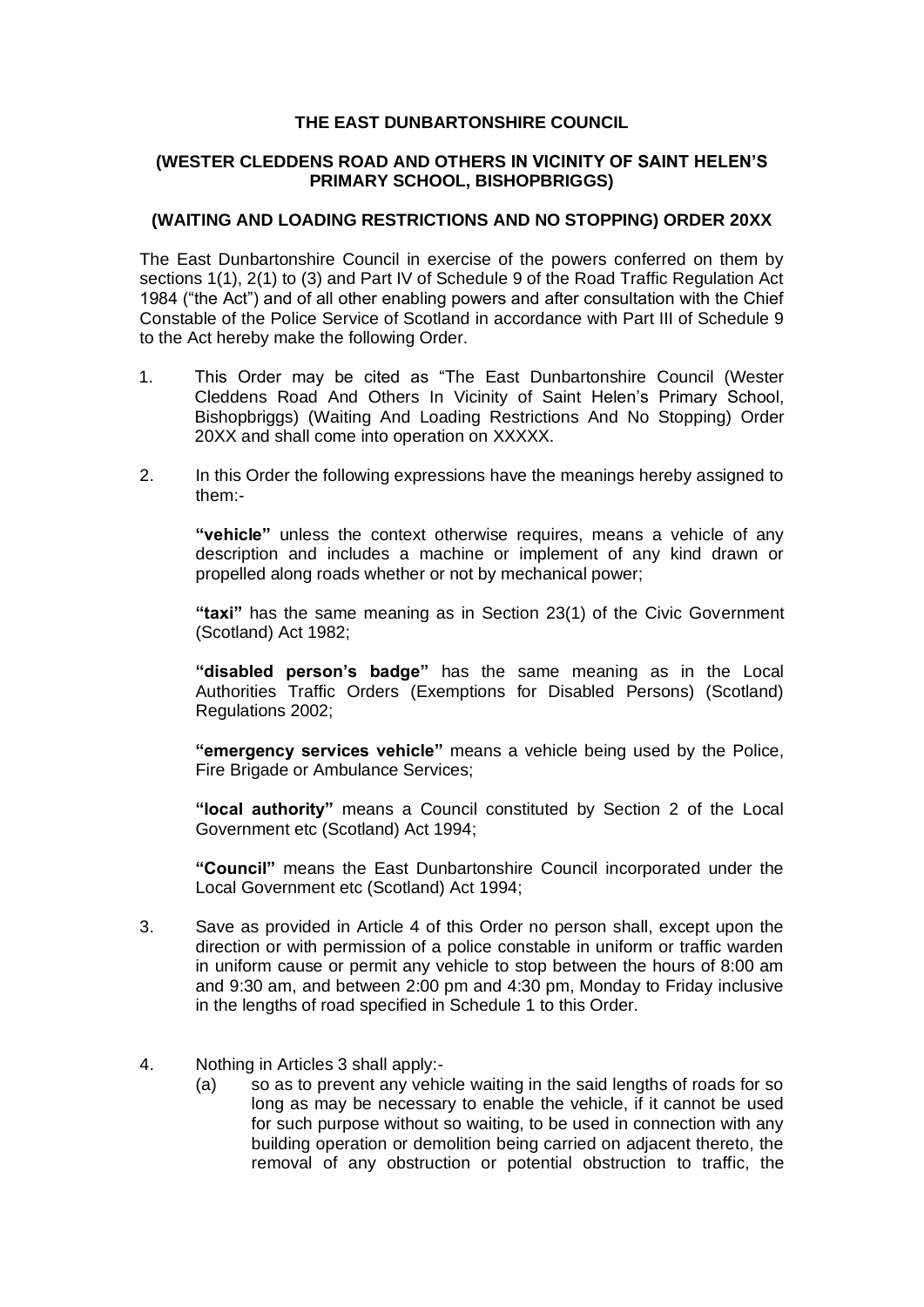maintenance, testing, alteration, repair or removal of any structure, works, or apparatus in, on, under or over the road;

- (b) to an emergency services vehicle;
- (c) to a vehicle being used in the service of the local authority or with the permission of the local authority in exercise of statutory powers and duties if it is necessary for the vehicle while being so used to wait in the said lengths of road;
- (d) to a vehicle waiting in any case where the person in control of the vehicle:-
	- (i) is required by law to stop;
	- (ii) is obliged to do so in order to avoid an accident;
	- (iii) is prevented from proceeding by circumstances outwith his control and it is not reasonably practicable for him to drive or move the vehicle to a place not within the said lengths of roads.
- 5. Save as provided in Article 6 of this Order no person shall, except upon the direction or with the permission of a police constable in uniform or a traffic warden in uniform, cause or permit any vehicle to wait between the hours of 8:30 am and 9:30 am, and between the hours of 2:30 pm and 4:30 pm, Monday to Friday inclusive, in any of the lengths of road specified in Schedule 2 to this Order.
- 6. Nothing in Article 5 of this Order shall :-
	- (a) prevent any person from causing or permitting a vehicle to wait in any of the lengths of road referred to in that Article:-
		- (i) for so long as may be necessary to enable a person to board or alight from the vehicle or to load thereon or unload therefrom their personal luggage;
		- (ii) for so long as may be necessary to enable the vehicle, if it cannot conveniently be used for such purpose in any other road, to be used in connection with any building operation or demolition, the removal of any obstruction to traffic, the maintenance, improvement or reconstruction of any of the lengths of roads so referred to, or the laying, erection, alteration or repair in or near to any of the said lengths of roads, of any sewer or of any main, pipe or apparatus for the supply of gas, water or electricity, or of any telecommunications apparatus as defined in the Telecommunications Act 1984;
		- (iii) to enable the vehicle, if it cannot conveniently be used for such purpose in any other road, to be used in pursuance of statutory powers and duties and in particular, but without prejudice to the generality of the foregoing, to enable the vehicle to be used in connection with police, fire brigade and ambulance purposes;